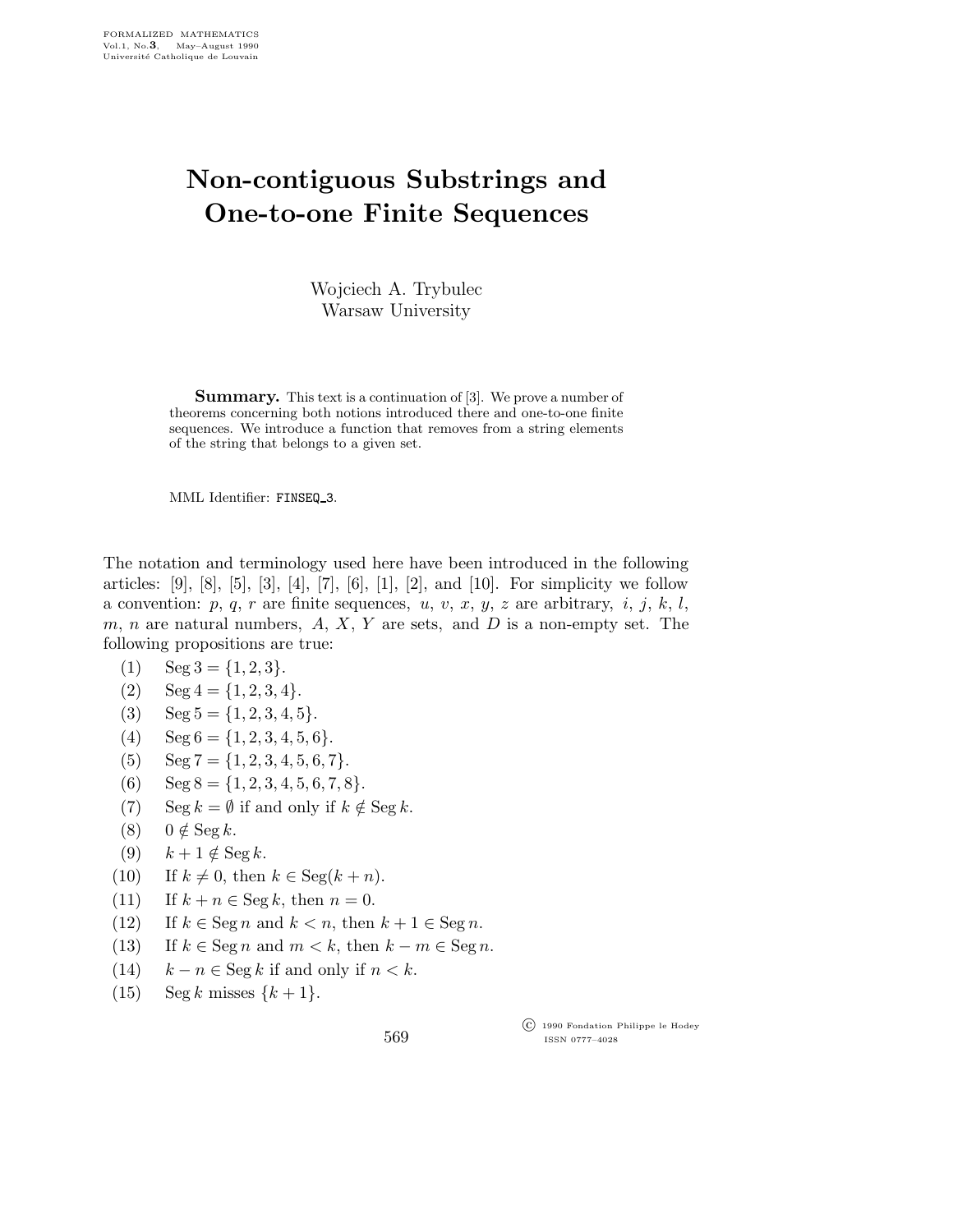- (16)  $\text{Seg}(k+1) \setminus \text{Seg } k = \{k+1\}.$
- $(17)$  Seg  $k \neq$  Seg $(k + 1)$ .
- (18) If  $\text{Seg } k = \text{Seg}(k+n)$ , then  $n = 0$ .
- (19)  $\operatorname{Seg } k \subseteq \operatorname{Seg } (k+n).$
- (20) Seg  $k \subseteq \text{Seg } n$  or  $\text{Seg } n \subseteq \text{Seg } k$ .
- (21) If  $\text{Seg } k = \emptyset$ , then  $k = 0$ .
- (22) If Seg  $k = \{y\}$ , then  $k = 1$  and  $y = 1$ .
- (23) If Seg  $k = \{x, y\}$  and  $x \neq y$ , then  $k = 2$  and  $\{x, y\} = \{1, 2\}$ .
- (24) If  $x \in \text{dom } p$ , then  $x \in \text{dom}(p \cap q)$ .
- (25) If  $x \in \text{dom } p$ , then x is a natural number.
- (26) If  $x \in \text{dom } p$ , then  $x \neq 0$ .
- (27)  $n \in \text{dom } p$  if and only if  $1 \leq n$  and  $n \leq \text{len } p$ .
- (28)  $n \in \text{dom } p$  if and only if  $n-1$  is a natural number and len  $p n$  is a natural number.
- (29)  $\text{dom}\langle x,y\rangle = \text{Seg } 2.$
- (30) dom $\langle x,y,z \rangle = \text{Seg } 3.$
- (31) len  $p = \text{len } q$  if and only if dom  $p = \text{dom } q$ .
- (32) len  $p \leq \text{len } q$  if and only if dom  $p \subseteq \text{dom } q$ .
- (33) If  $x \in \text{rng } p$ , then  $1 \in \text{dom } p$ .
- (34) If  $\text{rng } p \neq \emptyset$ , then  $1 \in \text{dom } p$ .
- (35)  $\text{rng}\langle x,y\rangle = \{x,y\}.$
- (36)  $\text{rng}\langle x,y,z\rangle = \{x,y,z\}.$
- $(37)$  $\Box$ .
- (38)  $\varepsilon \neq \langle x,y \rangle$ .
- (39)  $\varepsilon \neq \langle x,y,z \rangle$ .
- (40)  $\langle x \rangle \neq \langle y, z \rangle$ .
- (41)  $\langle u \rangle \neq \langle x,y,z \rangle$ .
- (42)  $\langle u,v \rangle \neq \langle x,y,z \rangle.$
- (43) If len  $r = \text{len } p + \text{len } q$  and for every k such that  $k \in \text{dom } p$  holds  $r(k) =$  $p(k)$  and for every k such that  $k \in \text{dom } q$  holds  $r(\text{len } p + k) = q(k)$ , then  $r = p \cap q$ .
- (44) If  $A \subseteq \text{Seg } k$ , then  $\text{len}(\text{Sgm } A) = \text{card } A$ .
- (45) If  $A \subseteq \text{Seg } k$ , then dom(Sgm A) = Seg(card A).
- (46) If  $X \subseteq \text{Seg } i$  and  $k < l$  and  $1 \leq n$  and  $m \leq \text{len}(\text{Sgm } X)$  and  $\text{Sgm } X(m) =$ k and  $\text{Sgm}\,X(n) = l$ , then  $m < n$ .
- (47) If  $X \subseteq \text{Seg } i$  and  $k \leq l$  and  $1 \leq n$  and  $m \leq \text{len}(\text{Sgm } X)$  and  $\text{Sgm } X(m) =$ k and  $\text{Sgm}\,X(n) = l$ , then  $m \leq n$ .
- (48) If  $X \subseteq \text{Seg } i$  and  $Y \subseteq \text{Seg } j$ , then for all m, n such that  $m \in X$  and  $n \in Y$  holds  $m < n$  if and only if  $\text{Sgm}(X \cup Y) = \text{Sgm}(X \cap \text{Sgm}(Y))$ .
- (49)  $\text{Sgm}\,\emptyset = \varepsilon.$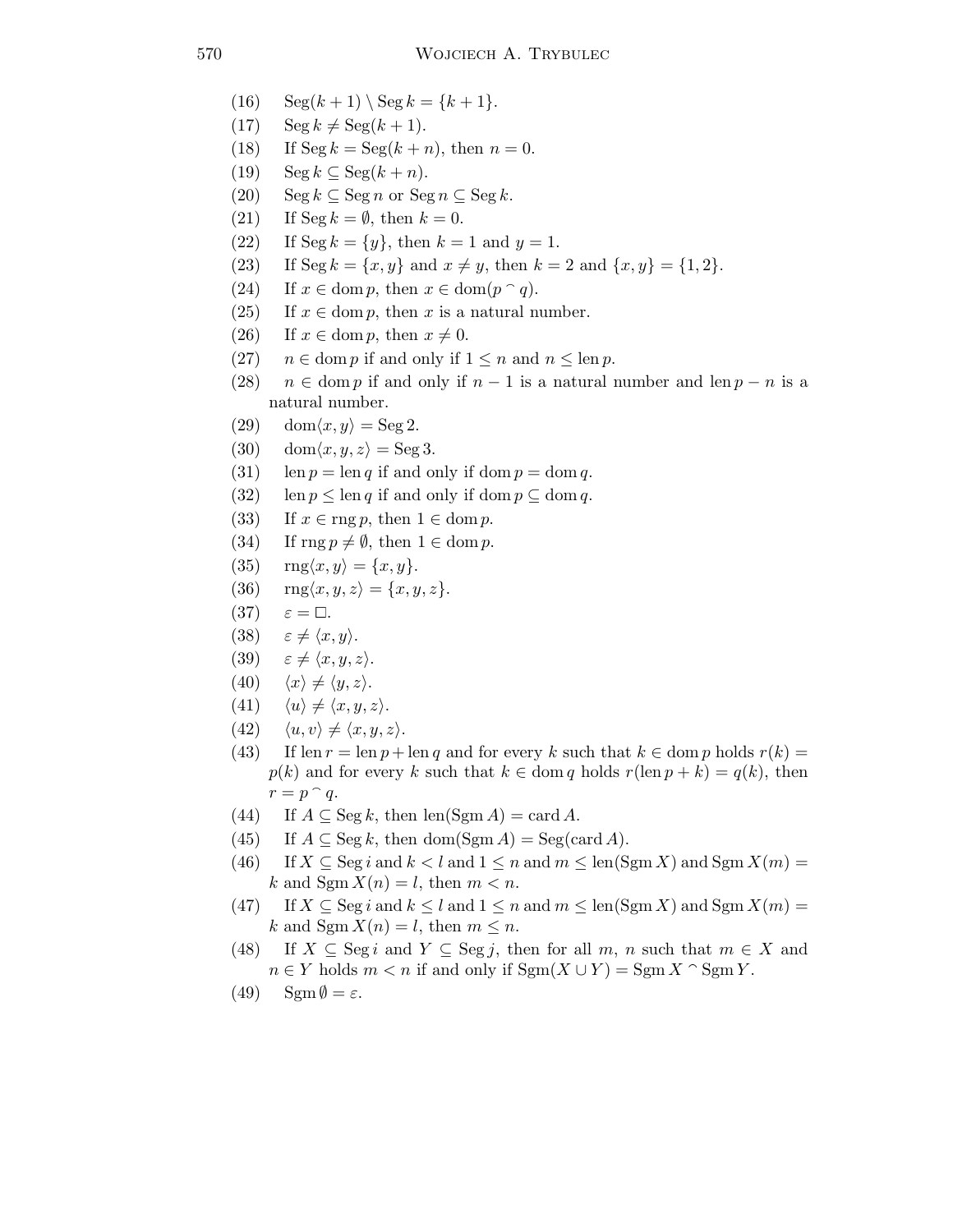- (50) If  $0 \neq n$ , then Sgm{n} =  $\langle n \rangle$ .
- (51) If  $0 < n$  and  $n < m$ , then  $Sgm\{n, m\} = \langle n, m \rangle$ .
- (52)  $\text{len}(\text{Sgm}(\text{Seg } k)) = k.$
- (53)  $\text{Sgm}(\text{Seg}(k+n))$  |  $\text{Seg } k = \text{Sgm}(\text{Seg } k)$ .
- (54)  $\mathrm{Sgm}(\mathrm{Seg } k) = \mathrm{id}_{k}$ .
- $(55)$  $\upbeta \operatorname{Seg} n = p$  if and only if  $\operatorname{len} p \leq n$ .
- $(56)$  id<sub>n+k</sub> | Seg n = id<sub>n</sub>.
- $(57)$  $\beta \operatorname{Seg} m = \operatorname{id}_m$  if and only if  $m \leq n$ .
- $(58)$  $\restriction$  Seg  $m = id_n$  if and only if  $n \leq m$ .
- (59) If len  $p = k + l$  and  $q = p \restriction \text{Seg } k$ , then len  $q = k$ .
- (60) If len  $p = k + l$  and  $q = p \restriction \text{Seg } k$ , then dom  $q = \text{Seg } k$ .
- (61) If len  $p = k + 1$  and  $q = p \restriction \text{Seg } k$ , then  $p = q \restriction (p(k + 1))$ .
- $(62)$  $\restriction X$  is a finite sequence if and only if there exists k such that  $X \cap$  $\text{dom } p = \text{Seg } k.$
- (63) card $((p \cap q)^{-1} A) = \text{card}(p^{-1} A) + \text{card}(q^{-1} A).$
- $(64)$  $^{-1}$   $A \subseteq (p \cap q)^{-1}$   $A$ .

Let us consider p, A. The functor  $p-A$  yields a finite sequence and is defined by:

 $p - A = p \cdot \text{Sgm}(\text{Seg}(\text{len } p) \setminus p^{-1} A).$ 

The following propositions are true:

(65) 
$$
p - A = p \cdot \text{Sgm}(\text{Seg}(\text{len } p) \setminus p^{-1} A).
$$

- (66)  $\text{len}(p A) = \text{len } p \text{card}(p^{-1} A).$
- (67)  $\operatorname{len}(p A) \leq \operatorname{len} p$ .
- (68) If len( $p A$ ) = len p, then A misses rng p.
- (69) If  $n = \ln p \text{card}(p^{-1} A)$ , then  $\text{dom}(p A) = \text{Seg } n$ .
- (70) dom $(p A) \subseteq$ dom p.
- (71) If dom $(p A) =$ dom p, then A misses rng p.
- (72)  $\text{rng}(p-A) = \text{rng } p \setminus A$ .
- (73)  $\text{rng}(p-A) \subseteq \text{rng } p.$
- (74) If  $\text{rng}(p A) = \text{rng } p$ , then A misses rng p.
- (75)  $p A = \varepsilon$  if and only if rng  $p \subseteq A$ .
- (76)  $p A = p$  if and only if A misses rng p.
- (77)  $p \{x\} = p$  if and only if  $x \notin \text{rng } p$ .
- (78)  $p \emptyset = p$ .

(79) 
$$
p - \operatorname{rng} p = \varepsilon.
$$

(80) 
$$
p \cap q - A = (p - A) \cap (q - A)
$$
.

- (81)  $\varepsilon A = \varepsilon$ .
- (82)  $\langle x \rangle A = \langle x \rangle$  if and only if  $x \notin A$ .
- (83)  $\langle x \rangle A = \varepsilon$  if and only if  $x \in A$ .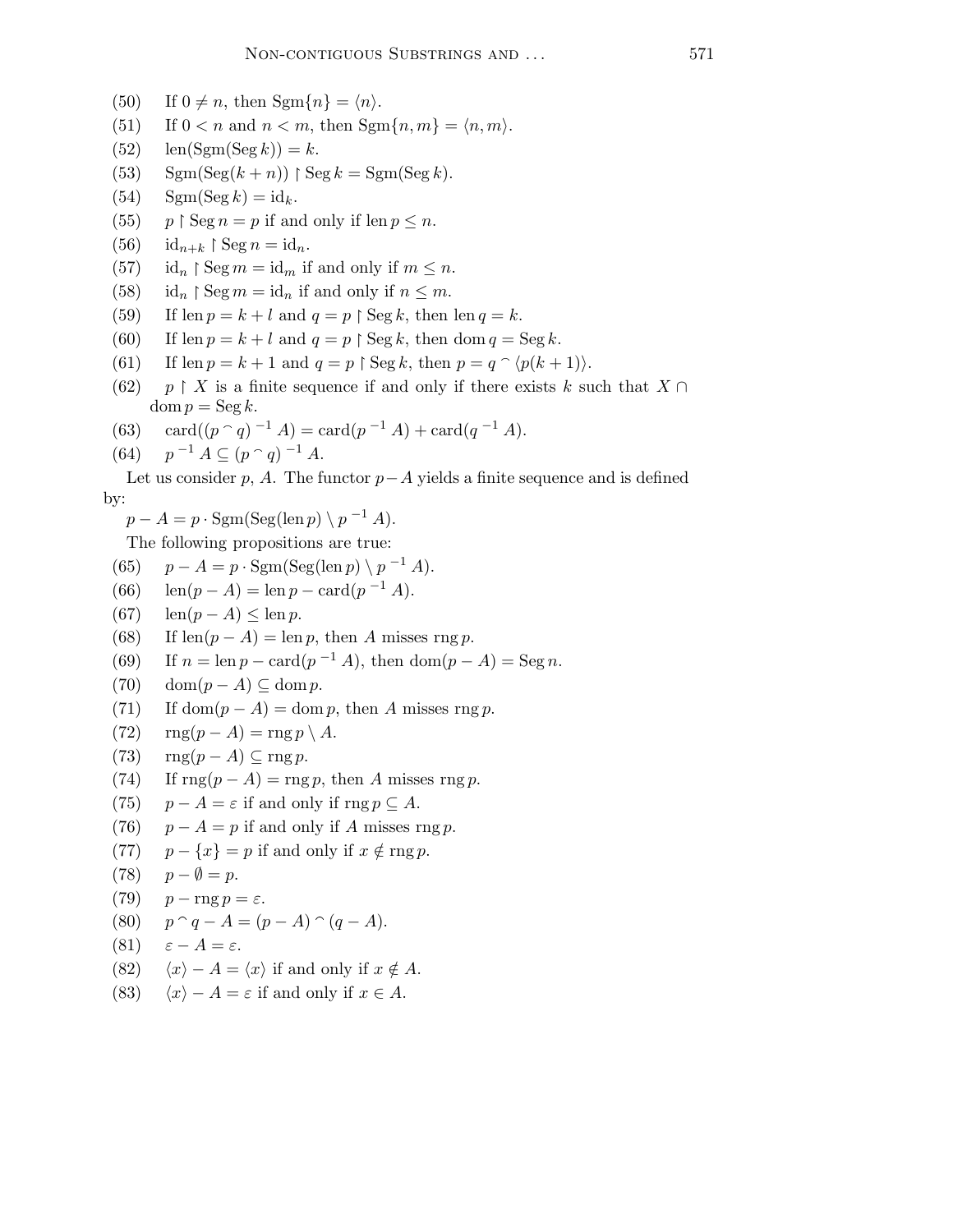- (84)  $\langle x, y \rangle A = \varepsilon$  if and only if  $x \in A$  and  $y \in A$ .
- (85) If  $x \in A$  and  $y \notin A$ , then  $\langle x, y \rangle A = \langle y \rangle$ .
- (86) If  $\langle x, y \rangle A = \langle y \rangle$  and  $x \neq y$ , then  $x \in A$  and  $y \notin A$ .
- (87) If  $x \notin A$  and  $y \in A$ , then  $\langle x, y \rangle A = \langle x \rangle$ .
- (88) If  $\langle x, y \rangle A = \langle x \rangle$  and  $x \neq y$ , then  $x \notin A$  and  $y \in A$ .
- (89)  $\langle x, y \rangle A = \langle x, y \rangle$  if and only if  $x \notin A$  and  $y \notin A$ .
- (90) If len  $p = k + 1$  and  $q = p \restriction \text{Seg } k$ , then  $p(k + 1) \in A$  if and only if  $p - A = q - A.$
- (91) If  $\text{len } p = k + 1$  and  $q = p \restriction \text{Seg } k$ , then  $p(k + 1) \notin A$  if and only if  $p - A = (q - A) \cap \langle p(k + 1) \rangle.$
- (92) If  $n \in \text{dom } p$ , then  $p(n) \in A$  or  $(p-A)(n-\text{card}\{k : k \in \text{dom } p \wedge k \leq \}$  $n \wedge p(k) \in A$ ) =  $p(n)$ .
- (93) If p is a finite sequence of elements of D, then  $p A$  is a finite sequence of elements of D.
- (94) If p is one-to-one, then  $p A$  is one-to-one.
- (95) If p is one-to-one, then  $\text{len}(p A) = \text{len } p \text{card}(A \cap \text{rng } p)$ .
- (96) If p is one-to-one and  $A \subseteq \text{rng } p$ , then  $\text{len}(p A) = \text{len } p \text{card } A$ .
- (97) If p is one-to-one and  $x \in \text{rng } p$ , then  $\text{len}(p \{x\}) = \text{len } p 1$ .
- (98) rng p misses rng q and p is one-to-one and q is one-to-one if and only if  $p \cap q$  is one-to-one.
- (99) If  $A \subseteq \text{Seg } k$ , then Sgm A is one-to-one.
- $(100)$  id<sub>n</sub> is one-to-one.
- (101)  $\varepsilon$  is one-to-one.
- (102)  $\langle x \rangle$  is one-to-one.
- (103)  $x \neq y$  if and only if  $\langle x, y \rangle$  is one-to-one.
- (104)  $x \neq y$  and  $y \neq z$  and  $z \neq x$  if and only if  $\langle x, y, z \rangle$  is one-to-one.
- (105) If p is one-to-one and rng  $p = \{x\}$ , then len  $p = 1$ .
- (106) If p is one-to-one and rng  $p = \{x\}$ , then  $p = \langle x \rangle$ .
- (107) If p is one-to-one and rng  $p = \{x, y\}$  and  $x \neq y$ , then len  $p = 2$ .
- (108) If p is one-to-one and rng  $p = \{x, y\}$  and  $x \neq y$ , then  $p = \langle x, y \rangle$  or  $p = \langle y, x \rangle.$
- (109) If p is one-to-one and rng  $p = \{x,y,z\}$  and  $\langle x,y,z \rangle$  is one-to-one, then  $len p = 3.$
- (110) If p is one-to-one and rng  $p = \{x, y, z\}$  and  $x \neq y$  and  $y \neq z$  and  $x \neq z$ , then  $len p = 3$ .

## References

[1] Grzegorz Bancerek. Cardinal numbers. Formalized Mathematics, 1(2):377–382, 1990.